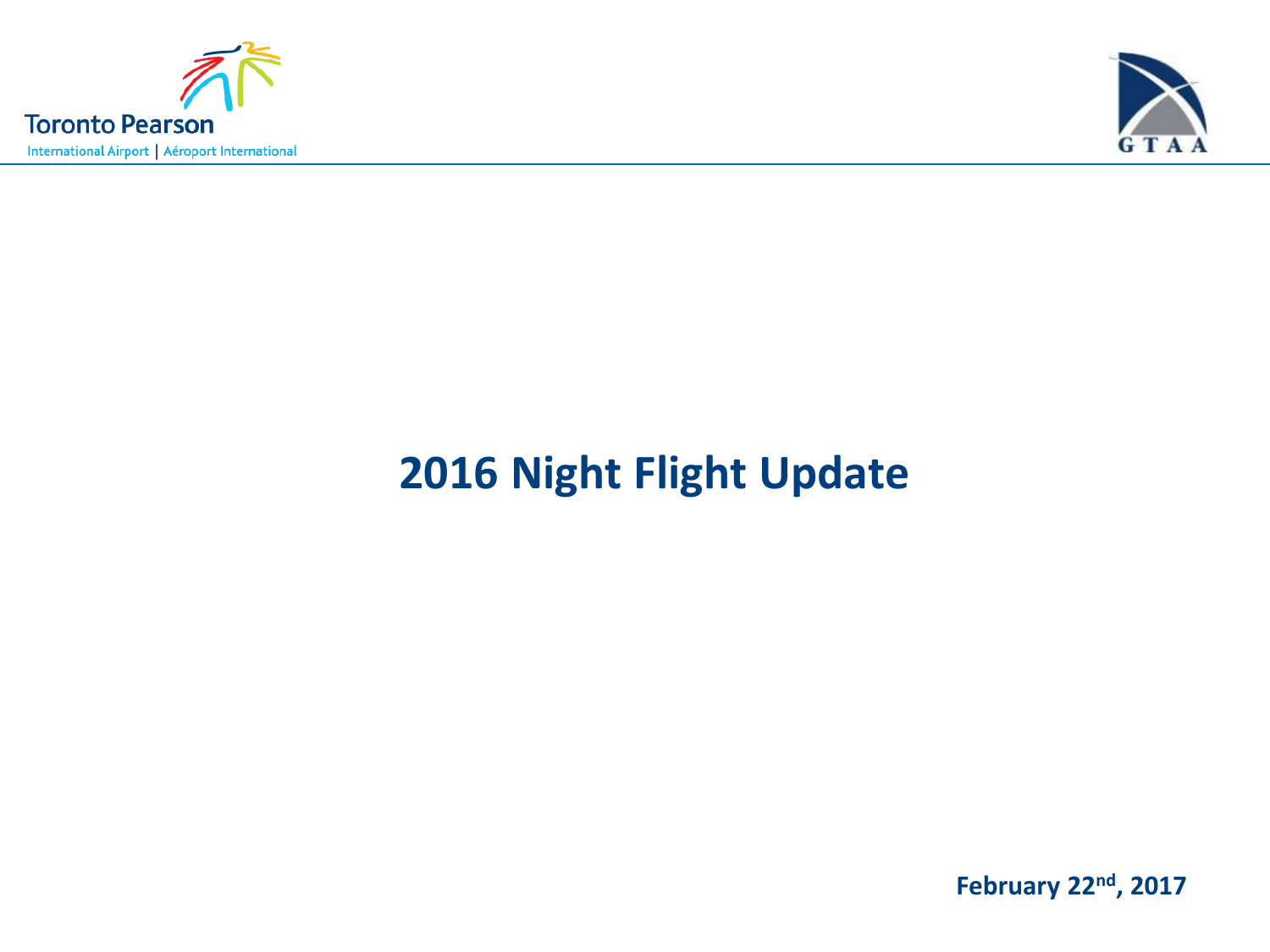## **Night Flight Budget**



- **Set by Transport Canada in 1997**
- **Caps the number of flights permitted during the night time hours (00:30 – 6:29 am)**
	- Cap increases annually based on percentage growth in passenger traffic
- **Approximately 3% of all flights occur in the night time hours**
- **Budget runs from November to October**
- **Only airport in Canada with a budget**
- **GTAA is required to manage nighttime activity within this budget**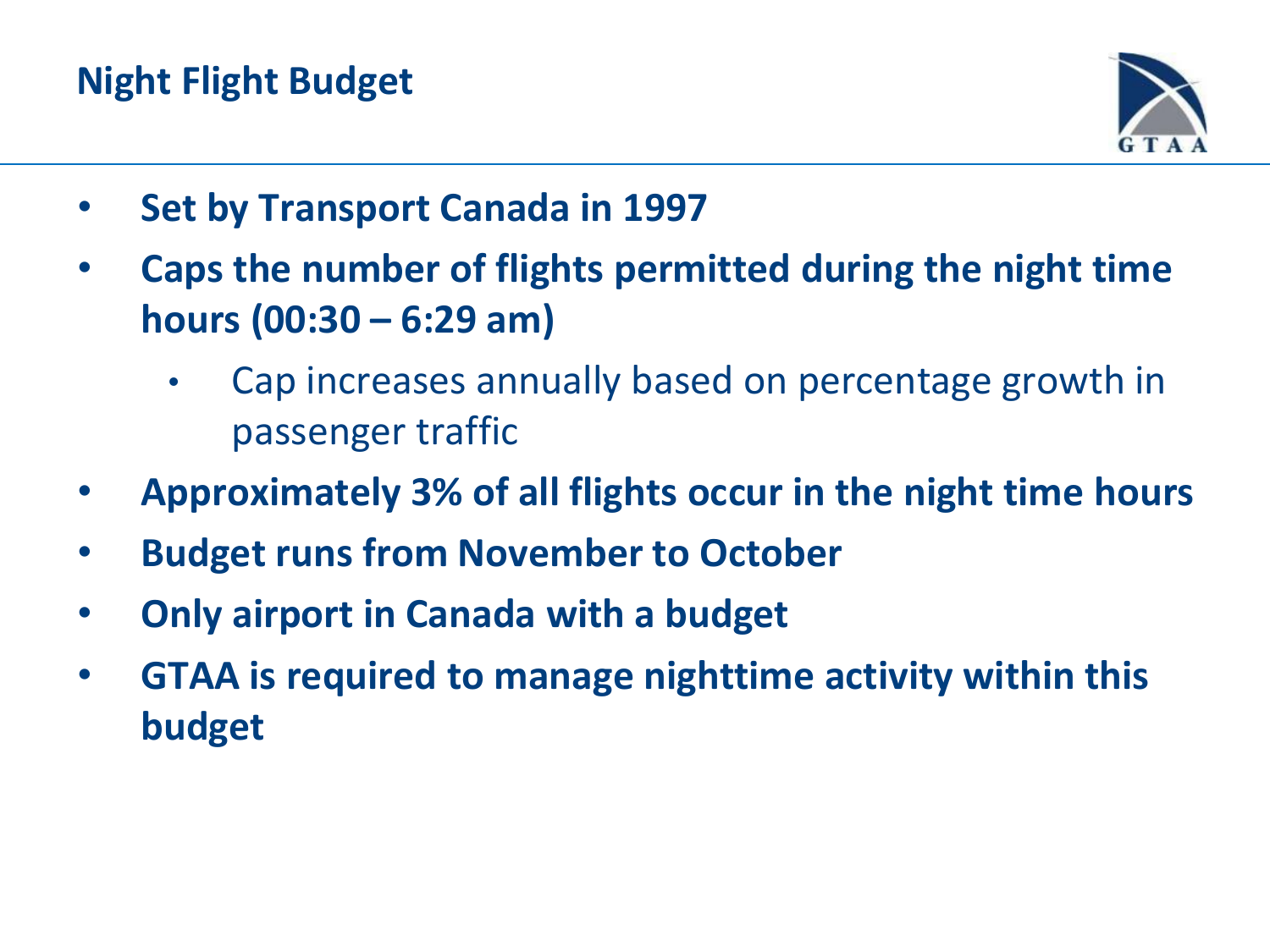#### **What is a "Night Flight?"**



- **A flight that operates between the hours of 00:30 am and 06:29 am**
- **Flights need to arrive or depart during these hours for different reasons**
- **Managing the budget:** 
	- Pre-scheduled "exemptions" (approx. 80% of budget)
	- Unscheduled "extensions" (approx. 20% of budget)
- **Flights operating without permission are investigated and sent to Transport Canada for possible enforcement action**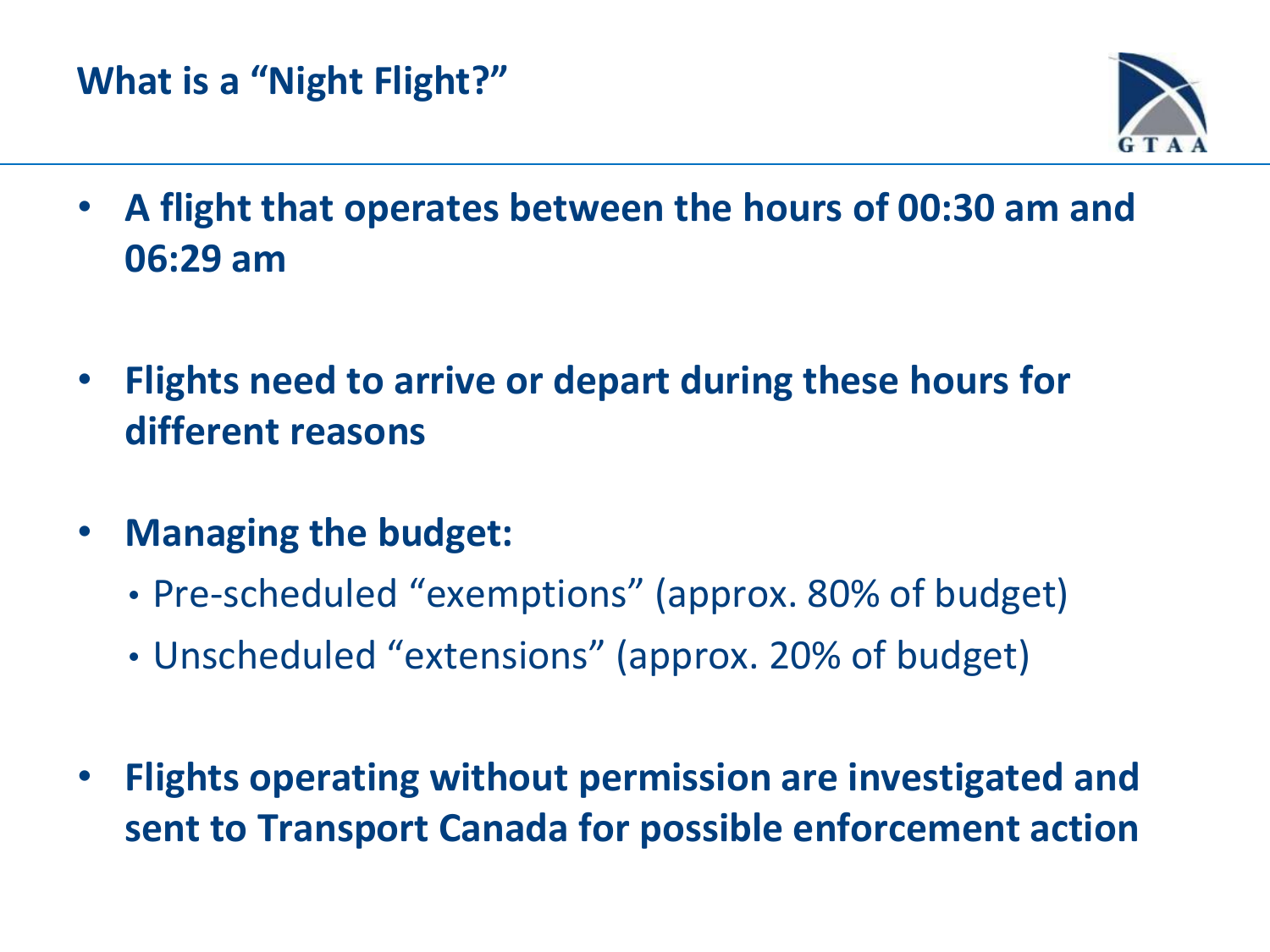### **Night Flights - Budget**



- **November 2014 – October 2015**
	- Budget– 15,871 movements– average 43 flights/night
	- Actual– 14,778 movements– average 40 flights/night
	- Used 93% of Night Flight budget
- **November 2015 – October 2016**
	- Budget– 16,923 movements– average 46 flights/night
	- Actual– 14,889 movements– average 41 flights/night
	- Used 88% of Night Flight budget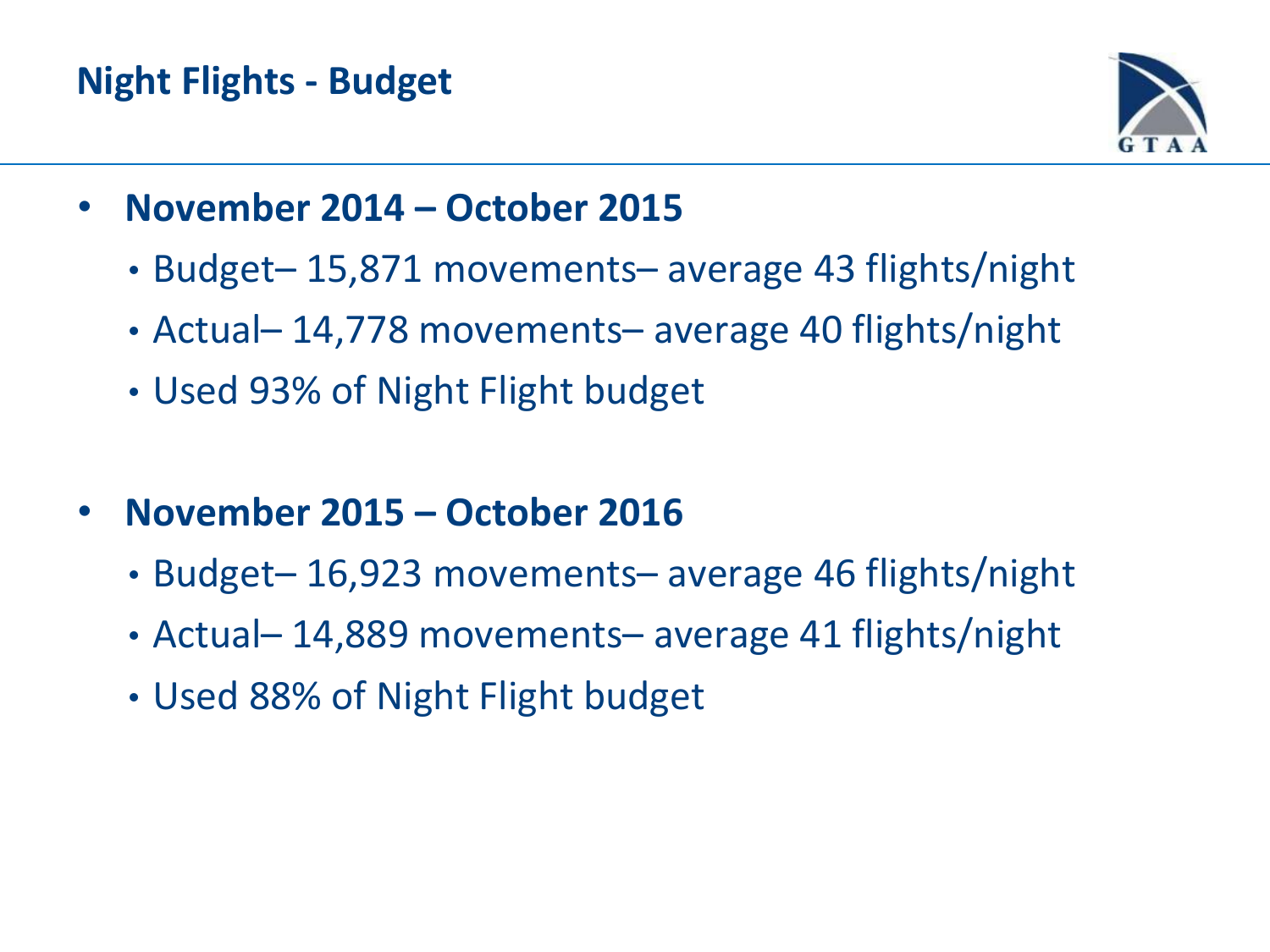

|                                                                                                                     | 2016 Budget | <b>Actual</b><br>(as of Oct 31) |
|---------------------------------------------------------------------------------------------------------------------|-------------|---------------------------------|
| Pre-Scheduled<br>"Exemptions"                                                                                       | 13,201      | 11,747                          |
| Unscheduled<br>Day-of "Extensions"<br>(includes Police, Medevac, Military,<br>General Aviation, Weather diversions) | 3,722       | 3,142                           |
| <b>TOTAL</b>                                                                                                        | 16,923      | 14,889                          |
| Unused                                                                                                              |             | 2,034                           |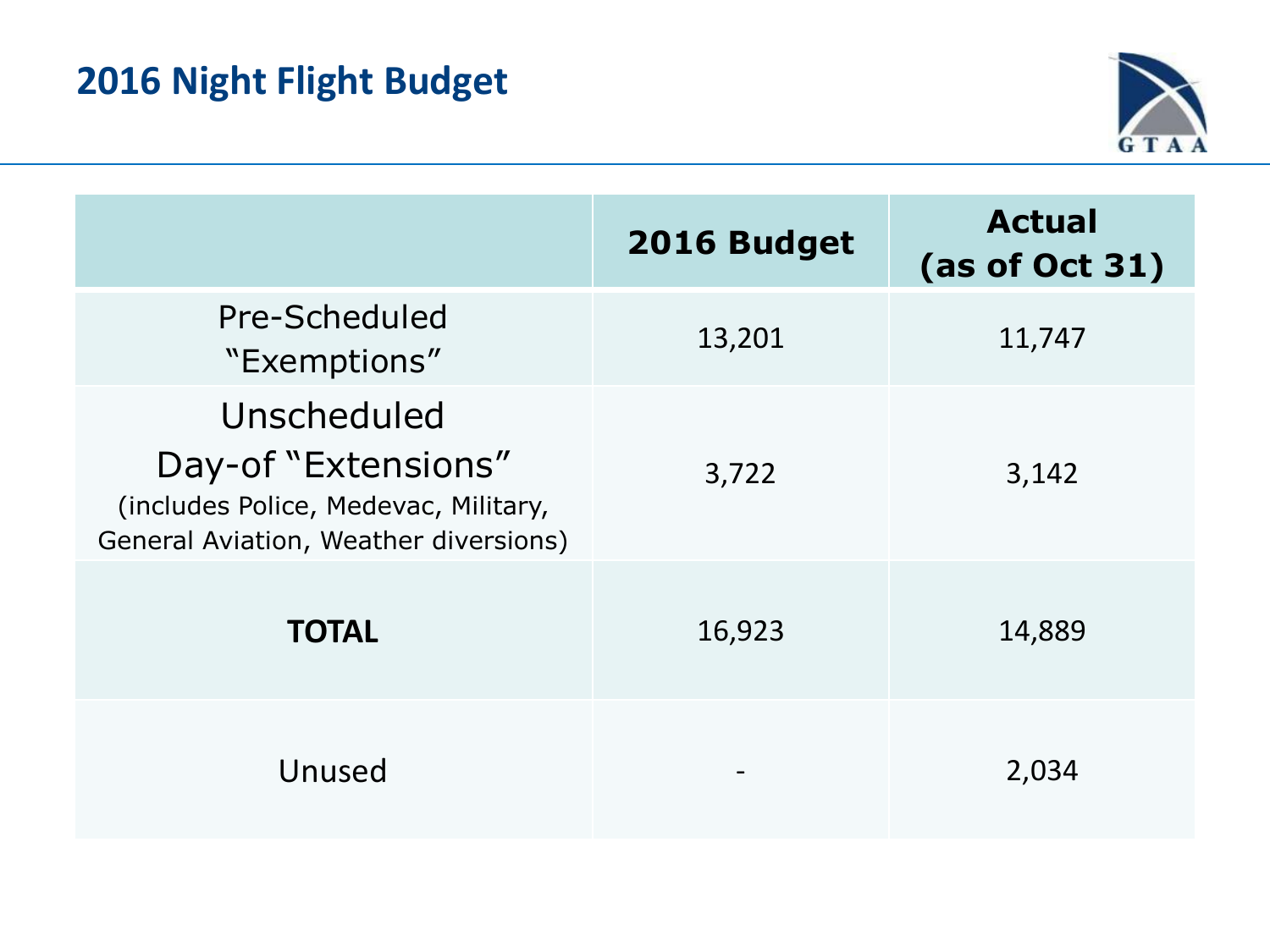#### **2017 Night Flight Budget**



- **June 13, 2013 Transport Canada approved Toronto Pearson's request to amend the annual Night Flight Budget** 
	- Includes three budget "bump-ups" of 10%

- **Actual number of Night Flight Operations for 2016: 14,889 movements or 88% of the Night Flight Budget**
	- Budget will increase to 18,204, based on passenger growth of 7.57%
	- A bump-up will not be applied